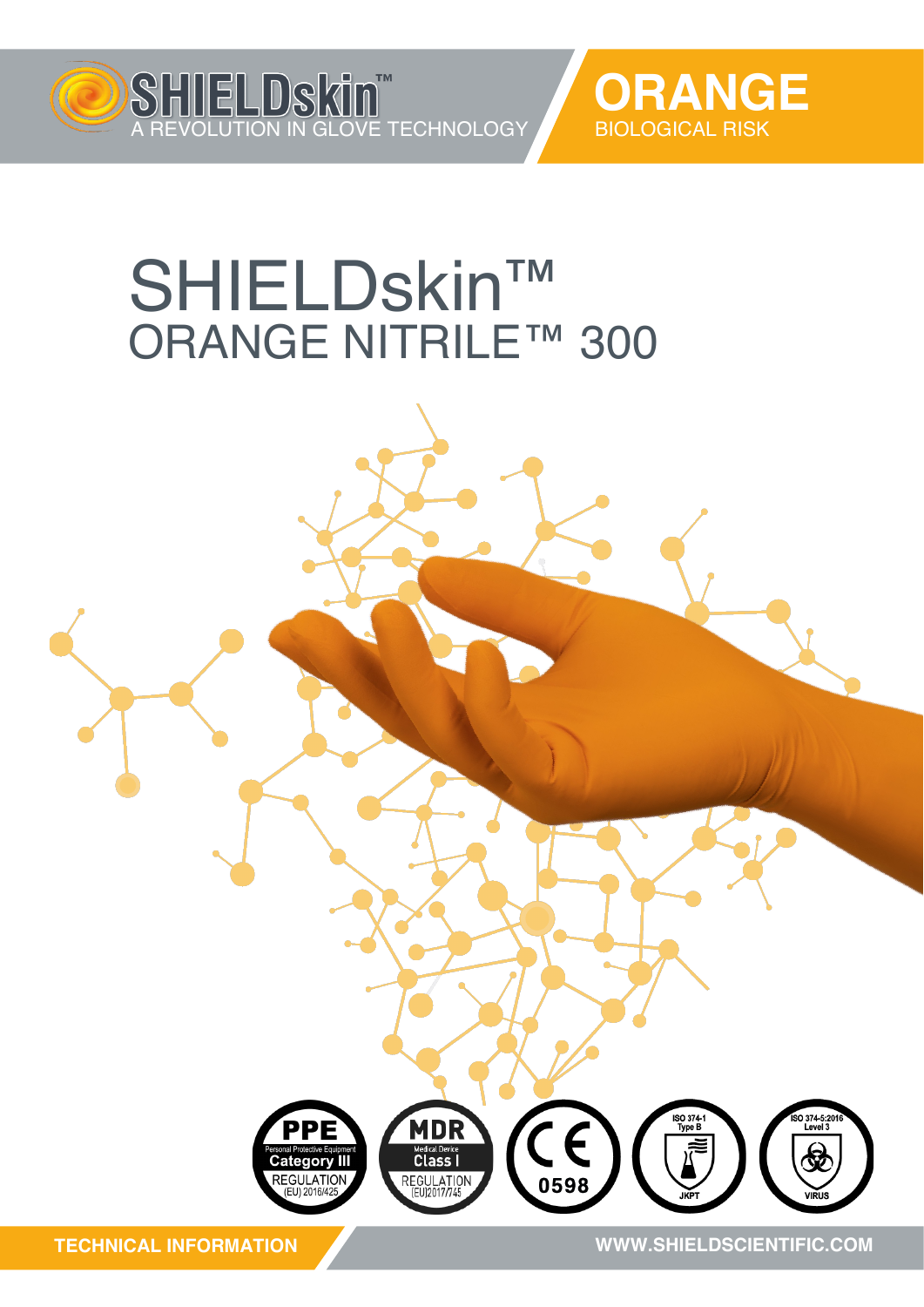

- $\Rightarrow$  Powder-free ambidextrous extra length (300 mm / 11.8") non-sterile nitrile/neoprene protective gloves.
- $\Rightarrow$  Personal Protective Equipment Category III (PPE Complex Design) according to Regulation (EU) 2016/425.
- $\Rightarrow$  Medical Device Class 1 (MDR) according to the Regulation (EU) 2017/745.
- $\Rightarrow$  Fully compliant to the latest EU PPE norms relating to protective gloves against chemicals, micro-organisms and viruses.

| <b>IDESCRIPTION</b> |                                                                                      |
|---------------------|--------------------------------------------------------------------------------------|
| Formulation         | Nitrile and neoprene synthetic rubber (acrylonitrile butadiene and polychloroprene). |
| Design              | Orange, ambidextrous, beaded cuff, textured fingertips.                              |
| Packaging           | 50 gloves per dispenser - 10 dispensers per carton.                                  |

|       |           | 79         |            | יו וע      |            |         |
|-------|-----------|------------|------------|------------|------------|---------|
| Codes | 625<br>67 | 67<br>6252 | 6253<br>67 | 67<br>6254 | 67<br>6255 | 67 6256 |

| <b>STANDARDS</b> |                                                                                                                                                                      |
|------------------|----------------------------------------------------------------------------------------------------------------------------------------------------------------------|
| CE registration  | PPE Category III (Complex Design) - Regulation (EU) 2016/425.<br>Notified Body No 0598: SGS Fimko Oy, Helsinki - FINLAND.<br>MDR Class 1 - Regulation (EU) 2017/745. |
| EU PPE norms     | ISO 21420:2020, EN 421:2010, ISO 374-1:2016+A1:2018, ISO 374-2:2019, ISO 374-4:2019,<br>ISO 374-5:2016, EN 16523-1:2015+A1:2018 and ISO 16604:2004 Procedure B.      |
| EU MDR norms     | EN 455-1:2000, EN 455-2:2015, EN 455-3:2015 and EN 455-4:2009.                                                                                                       |
| USA standards    | ASTM D3767-03 (2020), ASTM D573-04 (2019), ASTM D412-16, ASTM D6978-05 (2019).                                                                                       |
| Other standards  | EN1149-1/2/3 & 5, ISO 21171:2006, ISO 10993-10:2010.                                                                                                                 |

| <b>QUALITY</b>    |                                                                                                                                                                                                                                     |
|-------------------|-------------------------------------------------------------------------------------------------------------------------------------------------------------------------------------------------------------------------------------|
| Quality assurance | Production management in accordance with ISO 9001:2015 and ISO 13485:2016.                                                                                                                                                          |
| Technology        | twinSHIELD™ double-walled protection to offer a stronger glove and to reduce risk of<br>pinholes.<br>Two colours: orange to make it easier to select according to the risk, combined with a soft and<br>comfortable white interior. |

| <b>DOCUMENTATION</b>               |                                                                                                             |  |
|------------------------------------|-------------------------------------------------------------------------------------------------------------|--|
| Declaration of<br>conformity       | These documents can be freely downloaded from the product page on our<br>website: www.shieldscientific.com. |  |
| EU type examination<br>certificate | For easy access, scan the QR code.                                                                          |  |
| User's instructions                |                                                                                                             |  |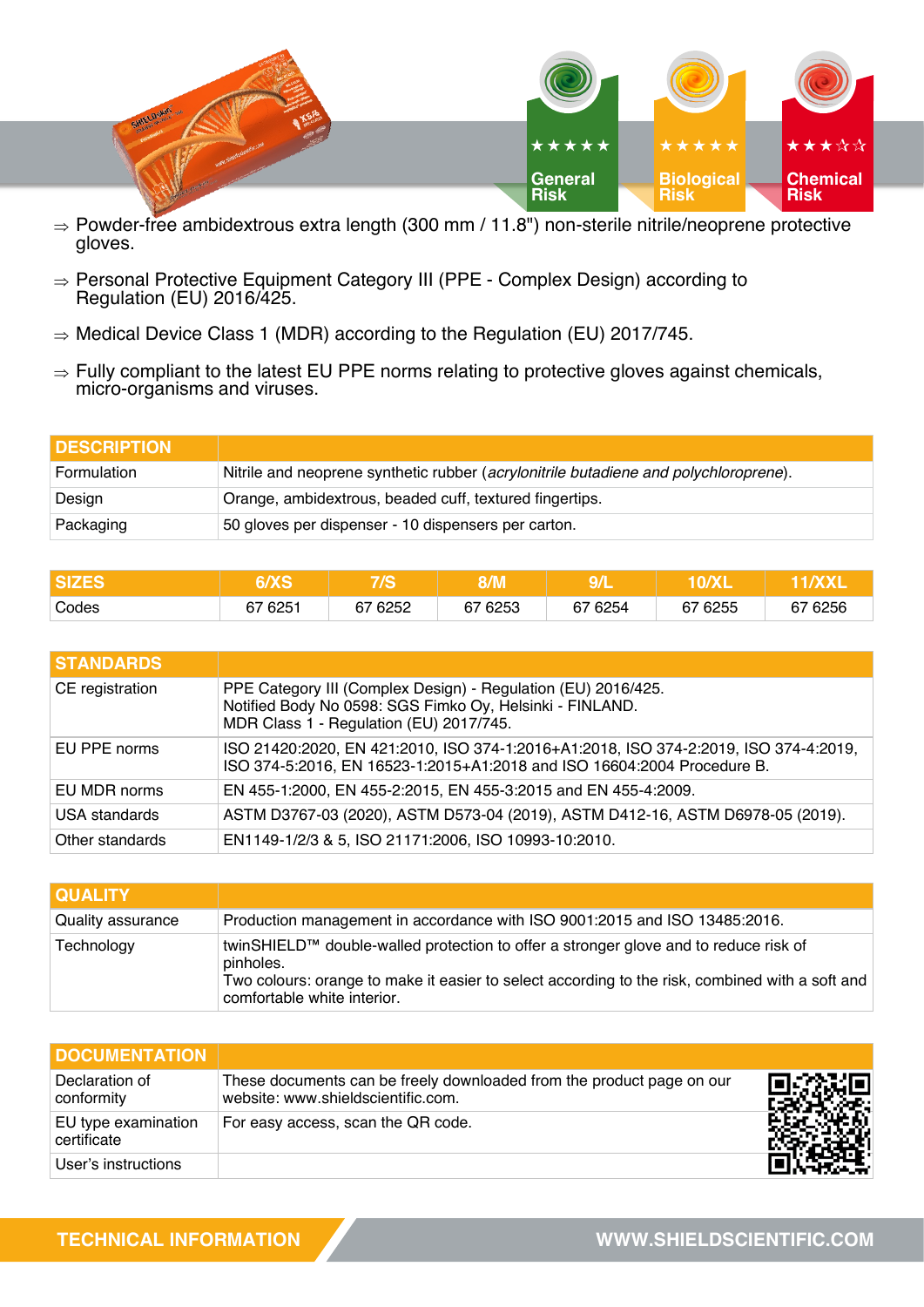## **PHYSICAL PROPERTIES**



|    | <b>NOMINAL THICKNESS</b> | mm   | mil | <b>Norm</b>          |
|----|--------------------------|------|-----|----------------------|
| ∣⇒ | Finger                   | 0.17 | 6.7 | ASTM D3767-03 (2020) |
| ≔  | Palm                     | 0.14 | 5.5 |                      |
|    | Cuff                     | 0.10 | 3.9 |                      |

*<sup>1</sup>Thickness (+/- 0.03 mm)*

| <b>I LENGTH</b> |                                           | Minimum '             | <b>Typical</b>            | Morm'          |
|-----------------|-------------------------------------------|-----------------------|---------------------------|----------------|
|                 | From middle finger tip to<br>edge of cuff | $\geq$ 290 mm / 11.4" | $300 \text{ mm} / 11.8$ " | ISO 21420:2020 |

|               | <b>ISTRENGTH</b><br><b>I PROPERTIES</b> | <b>Force</b><br>at break<br>(spec.) |        | <b>Ultimate</b><br>elongation<br>(spec.) | <b>Force at</b><br><b>break</b><br>(typical) | <b>Norm</b>                           |
|---------------|-----------------------------------------|-------------------------------------|--------|------------------------------------------|----------------------------------------------|---------------------------------------|
| $\Rightarrow$ | Before aging                            | $\geq 6.0N$                         | 14 MPa | $\geq 500\%$                             | 10.0N                                        | EN 455-2:2015                         |
| ∣⇒            | After aging                             | $\geq 6.0N$                         | 14 MPa | $\geq 400\%$                             | 8.0N                                         | ASTM D573-04 (2019)<br>& ASTM D412-16 |

| I FREEDOM FROM HOLES           | <b>Performance</b>   | <b>Norm</b>                     |  |
|--------------------------------|----------------------|---------------------------------|--|
| Acceptable Quality Level (AQL) | $< 0.25^2$ - Level 3 | ISO 374-2:2019<br>EN 455-1:2000 |  |

*<sup>2</sup>AQL as defined per ISO 2859-1:1999 for sampling by attributes.*